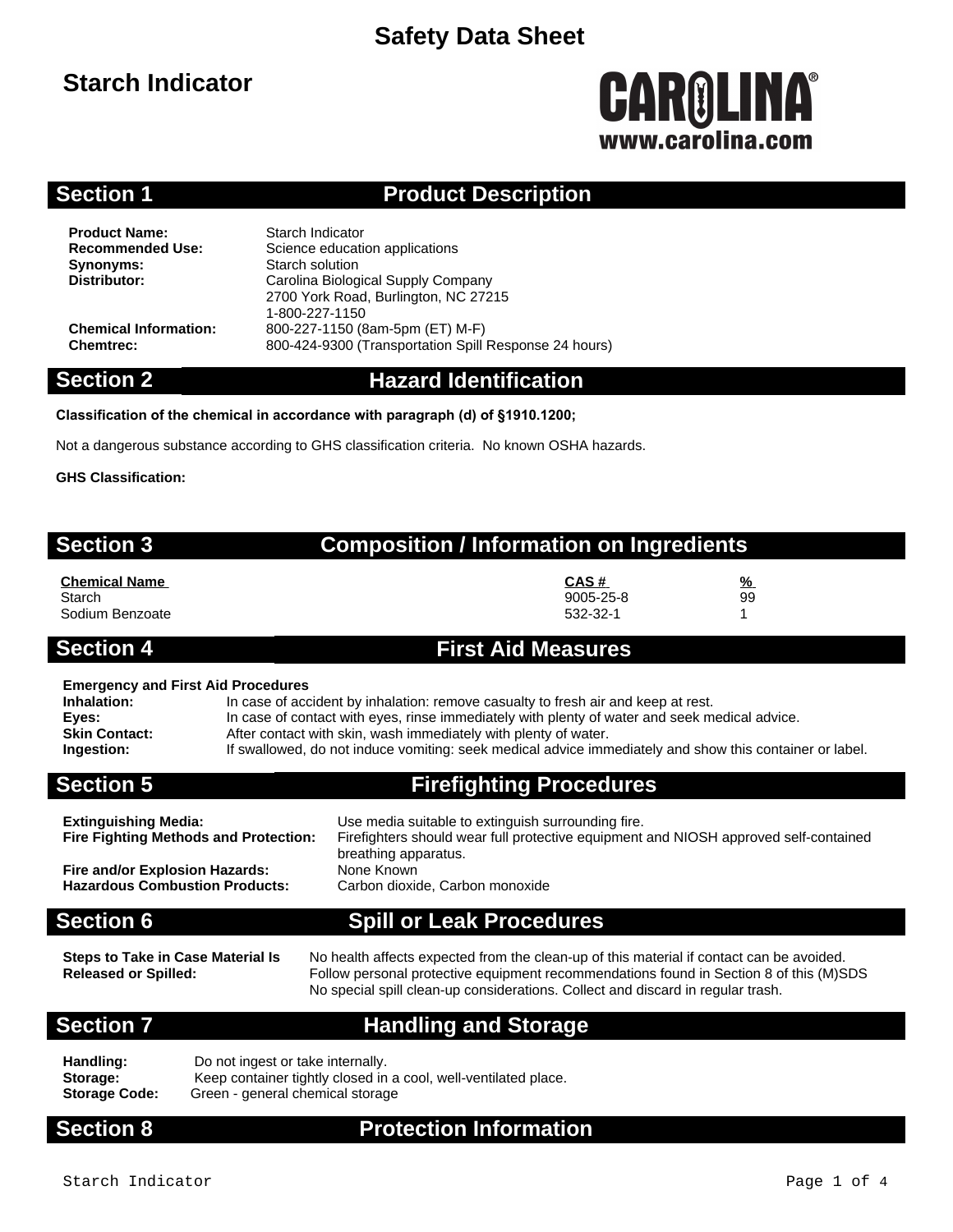| <u>(TWA)</u><br>10 mg/m3 TWA                                                         | <u>(STEL)</u><br>N/A            | <u>(TWA)</u>                | (STEL)                                                                                                                                                                                                                                                                                                                                                                                                                                                                                              |  |  |
|--------------------------------------------------------------------------------------|---------------------------------|-----------------------------|-----------------------------------------------------------------------------------------------------------------------------------------------------------------------------------------------------------------------------------------------------------------------------------------------------------------------------------------------------------------------------------------------------------------------------------------------------------------------------------------------------|--|--|
|                                                                                      |                                 |                             |                                                                                                                                                                                                                                                                                                                                                                                                                                                                                                     |  |  |
|                                                                                      |                                 | 15 mg/m3 TWA                | N/A                                                                                                                                                                                                                                                                                                                                                                                                                                                                                                 |  |  |
|                                                                                      |                                 | (total dust): 5             |                                                                                                                                                                                                                                                                                                                                                                                                                                                                                                     |  |  |
|                                                                                      |                                 |                             |                                                                                                                                                                                                                                                                                                                                                                                                                                                                                                     |  |  |
|                                                                                      |                                 |                             |                                                                                                                                                                                                                                                                                                                                                                                                                                                                                                     |  |  |
|                                                                                      |                                 |                             | N/A                                                                                                                                                                                                                                                                                                                                                                                                                                                                                                 |  |  |
|                                                                                      |                                 |                             |                                                                                                                                                                                                                                                                                                                                                                                                                                                                                                     |  |  |
| Local exhaust ventilation or other engineering controls are normally required when   |                                 |                             |                                                                                                                                                                                                                                                                                                                                                                                                                                                                                                     |  |  |
|                                                                                      |                                 |                             |                                                                                                                                                                                                                                                                                                                                                                                                                                                                                                     |  |  |
| Lab coat, apron, eye wash, safety shower.                                            |                                 |                             |                                                                                                                                                                                                                                                                                                                                                                                                                                                                                                     |  |  |
|                                                                                      |                                 |                             |                                                                                                                                                                                                                                                                                                                                                                                                                                                                                                     |  |  |
| None required where adequate ventilation is provided. If airborne concentrations are |                                 |                             |                                                                                                                                                                                                                                                                                                                                                                                                                                                                                                     |  |  |
|                                                                                      |                                 |                             |                                                                                                                                                                                                                                                                                                                                                                                                                                                                                                     |  |  |
| Wear chemical splash goggles when handling this product. Have an eye wash station    |                                 |                             |                                                                                                                                                                                                                                                                                                                                                                                                                                                                                                     |  |  |
| available.                                                                           |                                 |                             |                                                                                                                                                                                                                                                                                                                                                                                                                                                                                                     |  |  |
| <b>Skin Protection:</b>                                                              |                                 |                             |                                                                                                                                                                                                                                                                                                                                                                                                                                                                                                     |  |  |
|                                                                                      |                                 |                             |                                                                                                                                                                                                                                                                                                                                                                                                                                                                                                     |  |  |
|                                                                                      |                                 |                             |                                                                                                                                                                                                                                                                                                                                                                                                                                                                                                     |  |  |
|                                                                                      |                                 |                             |                                                                                                                                                                                                                                                                                                                                                                                                                                                                                                     |  |  |
|                                                                                      |                                 |                             |                                                                                                                                                                                                                                                                                                                                                                                                                                                                                                     |  |  |
|                                                                                      | N/A<br>No information available | N/A<br><b>Physical Data</b> | mg/m3 TWA<br>(respirable fraction)<br>N/A<br>handling or using this product to avoid overexposure.<br>No respiratory protection required under normal conditions of use.<br>above the applicable exposure limits, use NIOSH/MSHA approved respiratory protection.<br>Not normally considered a skin hazard. Where use can result in skin contact, practice<br>good personal hygiene. Wash hands and other exposed areas with mild soap and water<br>before eating, drinking, and when leaving work. |  |  |

**Formula:** see section 3 **Vapor Pressure:** No data available **Molecular Weight:** No data available **Evaporation Rate (BuAc=1):** No data available **Appearance:** Cloudy (milky) Liquid **Example 1998 Vapor Density (Air=1):** No data available **Appearance:** Cloudy (milky) Liquid **Vapor Density (Air=1):** No data available **Odor:** None **Cloudy** (milky) Liquid **Vances Constant Constant Constant Constant Constant Constant Constant Constant Constant Constant Constant Odor Threshold:** No data available **pH:** No data available **pH:** No data available **Log Pow (calculated):** No data available **Melting Point:** Estimated 0 C **Autoignition Temperature:** No data available **Flash Point:** No data available **Viscosity:** No data available

**Conditions to Avoid:** None known.<br> **Incompatible Materials:** Strong oxidizing agents **Incompatible Materials:** Strong oxidizing and the Strong oxidizing and the Strong and Hazardous Polymerization: **Hazardous Polymerization:** 

### **Section 10 Reactivity Data**

**Specific Gravity: 1**<br>**Solubility in Water: Soluble** 

**Decomposition Temperature:** No data available

**Percent Volatile by Volume:** No data available

**Reactivity:** Not generally reactive under normal conditions. **Chemical Stability:** Stable under normal conditions.

### **Section 11 Toxicity Data**

| <b>Routes of Entry</b><br>Symptoms (Acute):<br><b>Delayed Effects:</b> | Ingestion.<br>No data available<br>No data available |                                |                             |                          |                           |
|------------------------------------------------------------------------|------------------------------------------------------|--------------------------------|-----------------------------|--------------------------|---------------------------|
| <b>Acute Toxicity:</b><br><b>Chemical Name</b><br>Starch               |                                                      | <b>CAS Number</b><br>9005-25-8 | Oral LD50                   | Dermal LD50              | <b>Inhalation LC50</b>    |
| Sodium Benzoate                                                        |                                                      | 532-32-1                       | Oral LD50 Rat<br>2100 mg/kg |                          |                           |
| <b>Carcinogenicity:</b><br><b>Chemical Name</b><br>Starch              |                                                      | <b>CAS Number</b><br>9005-25-8 | <b>IARC</b><br>Not listed   | <b>NTP</b><br>Not listed | <b>OSHA</b><br>Not listed |
| Sodium Benzoate                                                        |                                                      | 532-32-1                       | Not listed                  | Not listed               | Not listed                |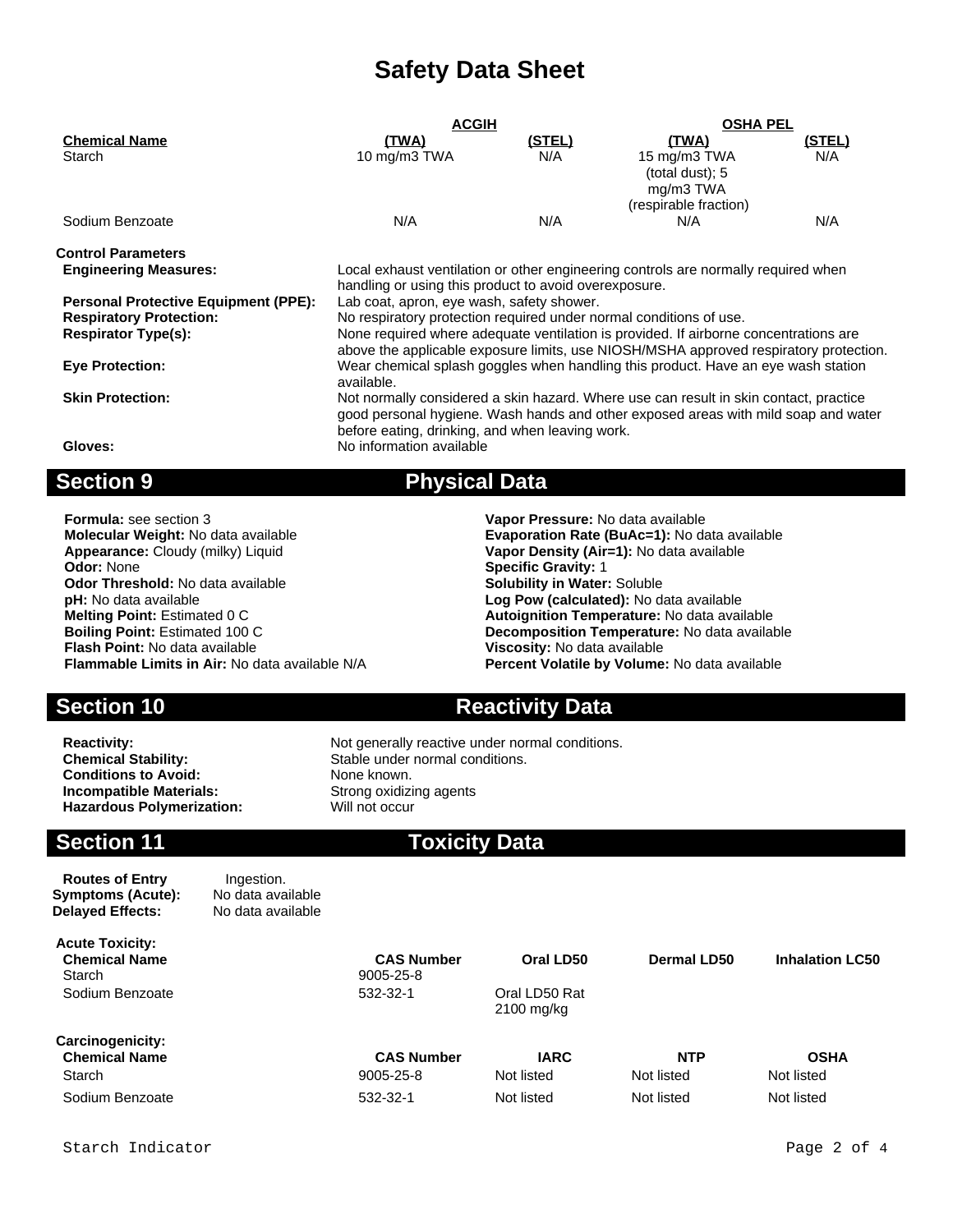**Chronic Effects: Target Organ Effects:**

**Mutagenicity:** No evidence of a mutagenic effect.<br> **Teratogenicity:** No evidence of a teratogenic effect **Teratogenicity:** No evidence of a teratogenic effect (birth defect).<br>**Sensitization:** No evidence of a sensitization effect. No evidence of a sensitization effect. **Reproductive:** No evidence of negative reproductive effects.

**Acute:** No information available<br> **Chronic:** No information available **No information available** 

### **Section 12 Ecological Data**

**Overview:** This material is not expected to be harmful to the ecology. **Mobility:** No data<br> **Persistence:** No data **Persistence:** No data<br> **Bioaccumulation:** No data **Bioaccumulation:** No data<br> **Degradability:** No data **Degradability:** No data<br> **Other Adverse Effects:** No data

**Chemical Name CAS Number Eco Toxicity** Starch 9005-25-8 Not available

**Other Adverse Effects:** 

Sodium Benzoate 532-32-1 Aquatic LC50 (96h) Fathead Minnow > 100 MG/L Aquatic EC50 (48h) Daphnia < 650 MG/L

### **Section 13 Disposal Information**

**Disposal Methods:** Dispose in accordance with all applicable Federal, State and Local regulations. Always contact a permitted waste disposer (TSD) to assure compliance. **Waste Disposal Code(s):** Not Determined

### **Section 14 Transport Information**

**Ground - DOT Proper Shipping Name: Air - IATA Proper Shipping Name: Air - IATA Proper Shipping Name: Not regulated for air transport by IATA.** Not regulated for transport by US DOT.

### **Section 15 Regulatory Information**

**TSCA Status:** All components in this product are on the TSCA Inventory.

| <b>Chemical Name</b> | <b>CAS</b><br><b>Number</b> | § 313 Name | § 304 RQ | <b>CERCLA RQ</b> | <b>§ 302 TPQ</b> | <b>CAA 112(2)</b><br>TQ |
|----------------------|-----------------------------|------------|----------|------------------|------------------|-------------------------|
| Starch               | 9005-25-8                   | No         | No       | No               | No               | No                      |
| Sodium Benzoate      | 532-32-1                    | No         | No       | No               | No               | No                      |

**California Prop 65:** California Proposition 65 ingredients

| Section 16 | <b>Additional</b>  |
|------------|--------------------|
|            | <b>Information</b> |